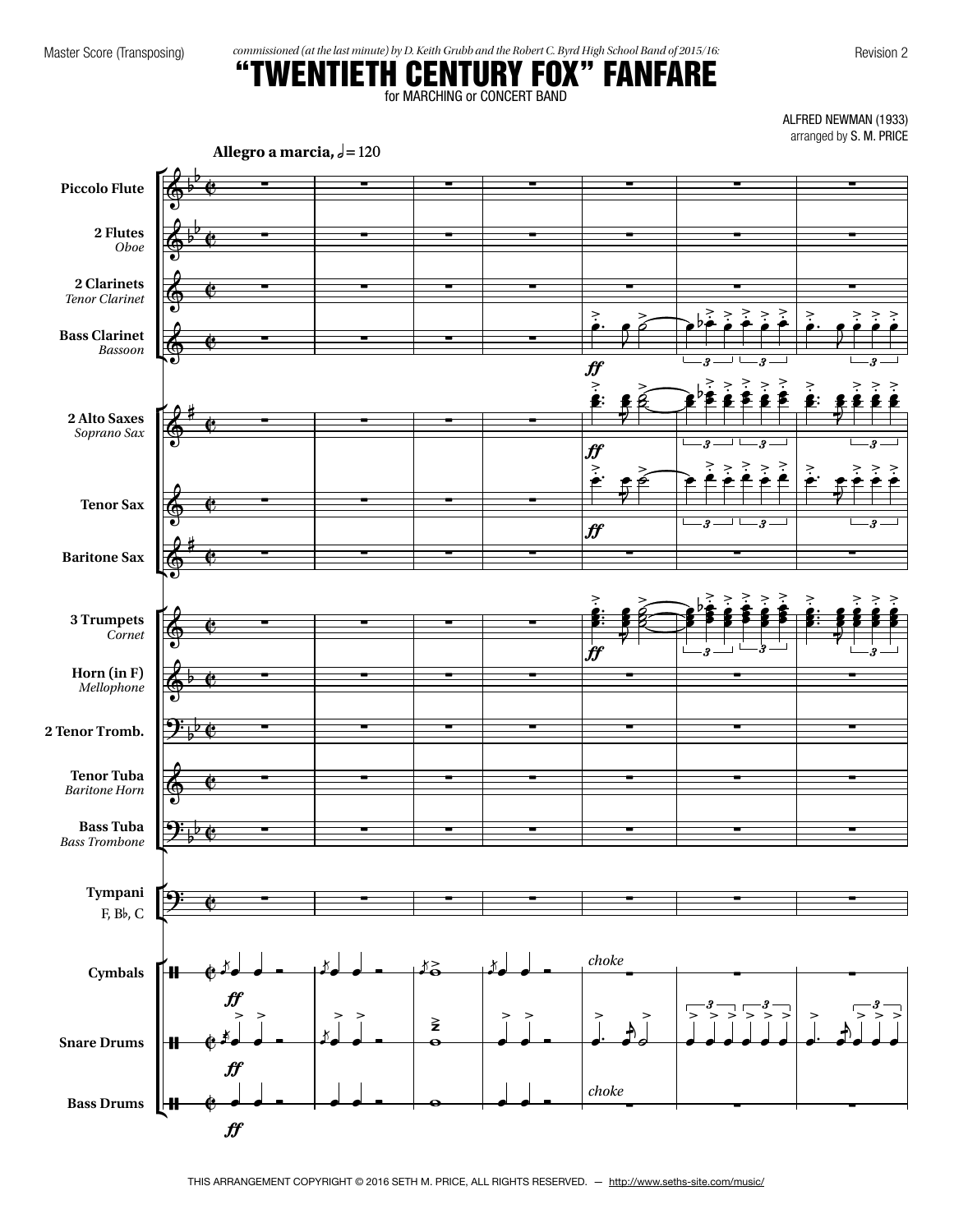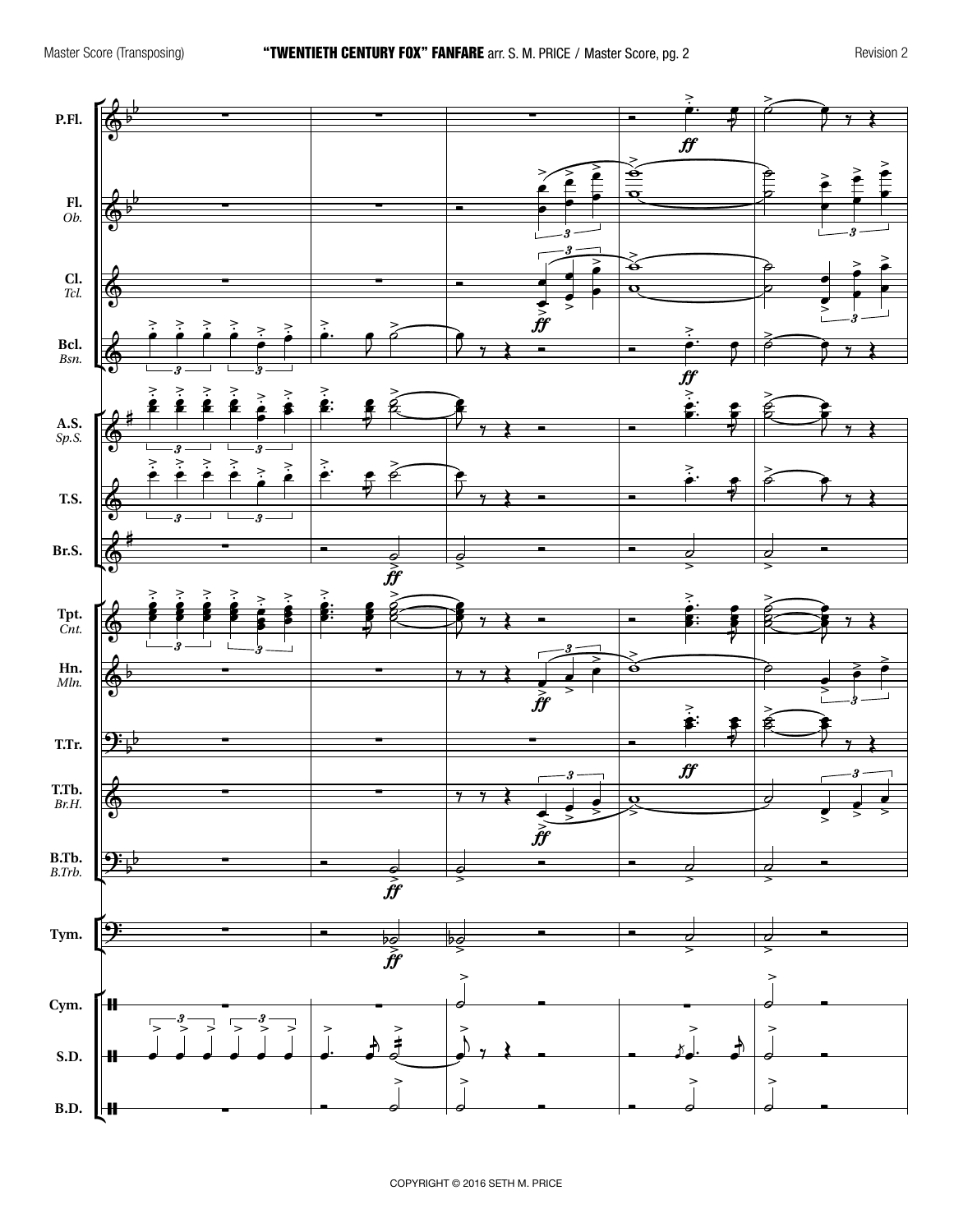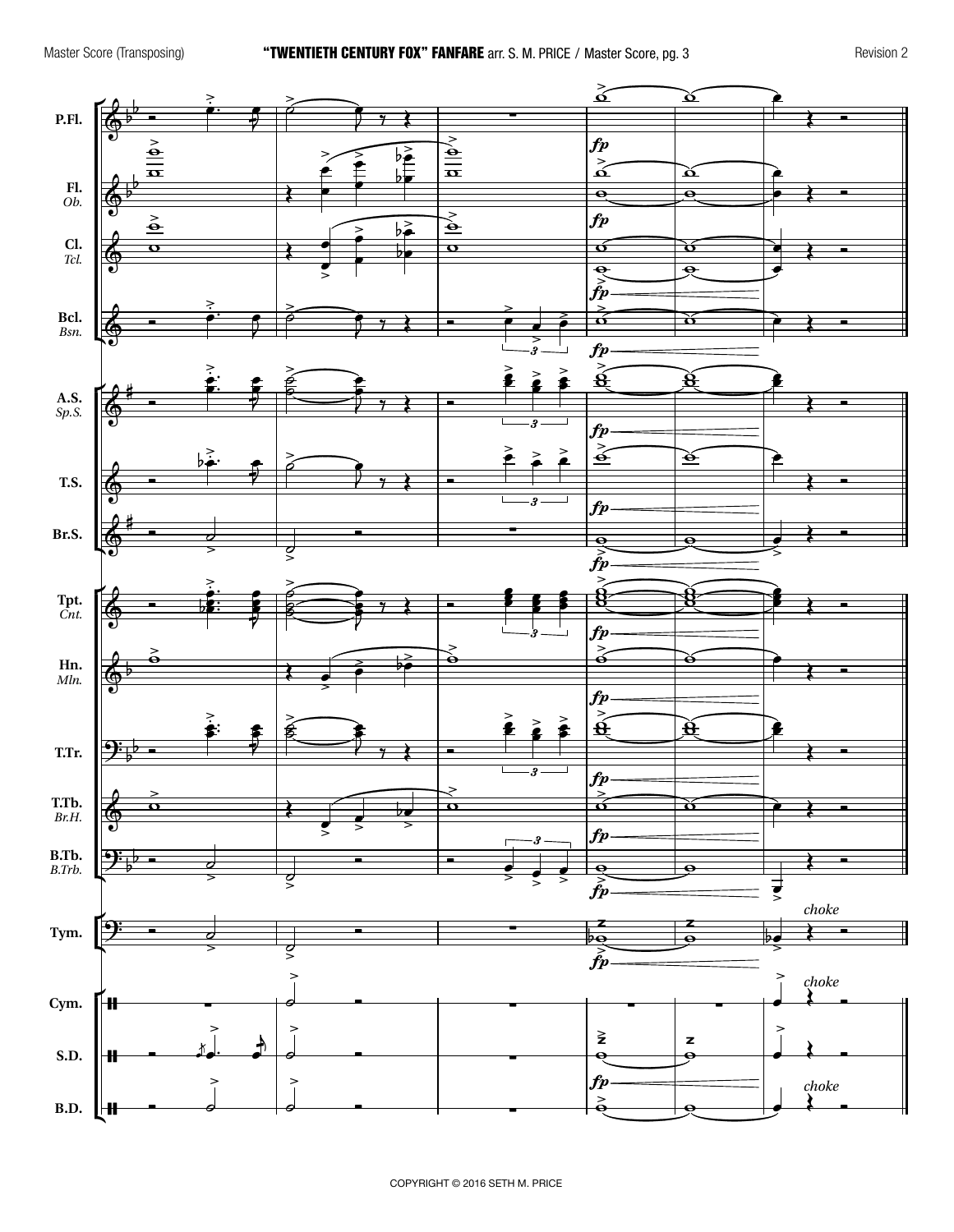Piccolo Flute  $\qquad \qquad commissioned (at the last minute) by D. Keith Grubb and the Robert C. Byrd High School Band of 2015/16: \qquad \qquad Revision 2$ 

### for MARCHING or CONCERT BAND "TWENTIETH CENTURY FOX" FANFARE

ALFRED NEWMAN (1933) arranged by S. M. PRICE



 $\mathfrak{f} p$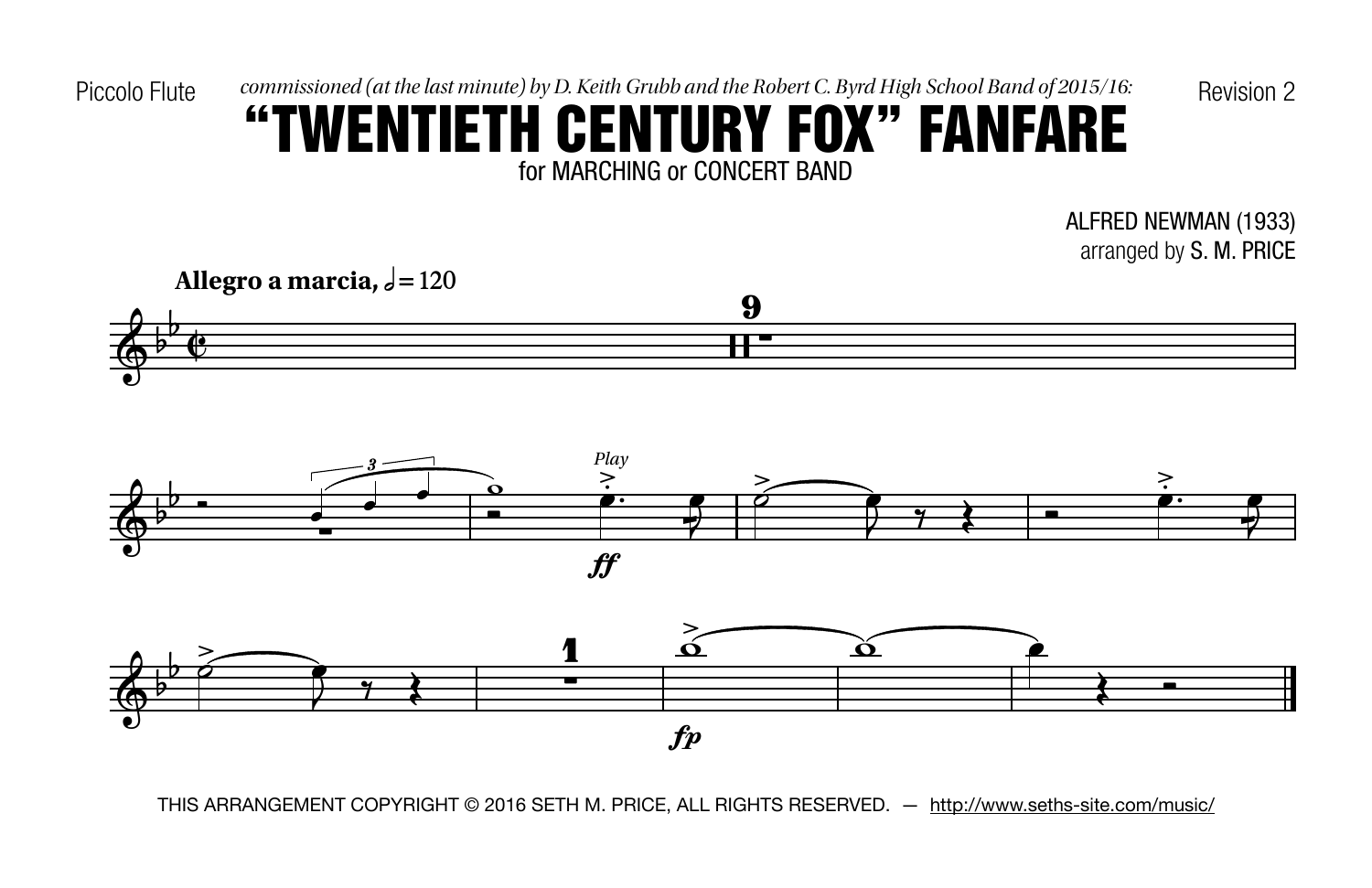Flute commissioned (at the last minute) by D. Keith Grubb and the Robert C. Byrd High School Band of 2015/16: Revision 2

## for MARCHING or CONCERT BAND "TWENTIETH CENTURY FOX" FANFARE

ALFRED NEWMAN (1933) arranged by S. M. PRICE

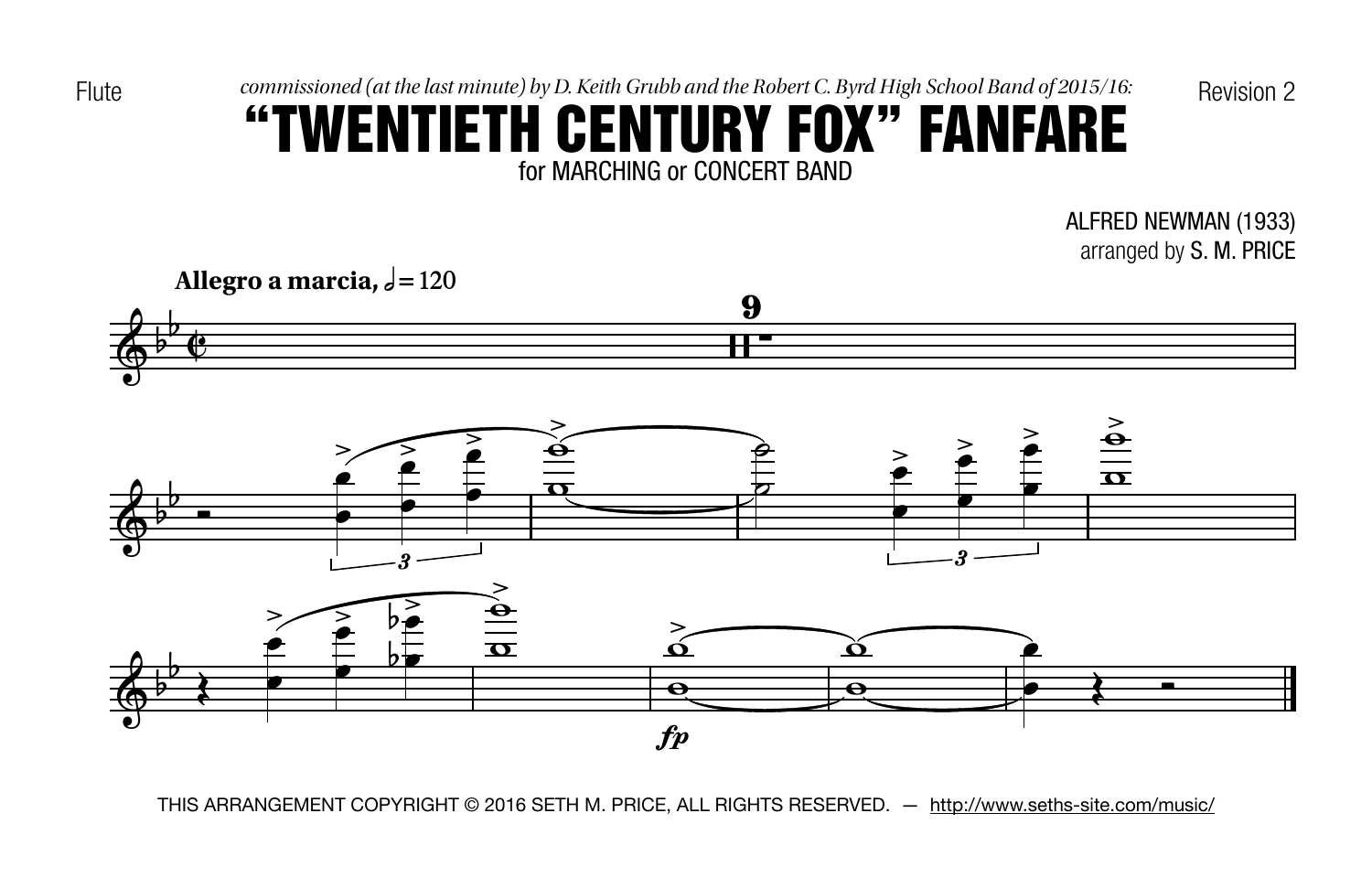Sop. Clarinet commissioned (at the last minute) by D. Keith Grubb and the Robert C. Byrd High School Band of 2015/16: Revision 2

## for MARCHING or CONCERT BAND "TWENTIETH CENTURY FOX" FANFARE

ALFRED NEWMAN (1933) arranged by S. M. PRICE

**Allegro a** marcia,  $\sqrt{=}120$ Allegro a marcia,  $\frac{1}{2} = 120$ 

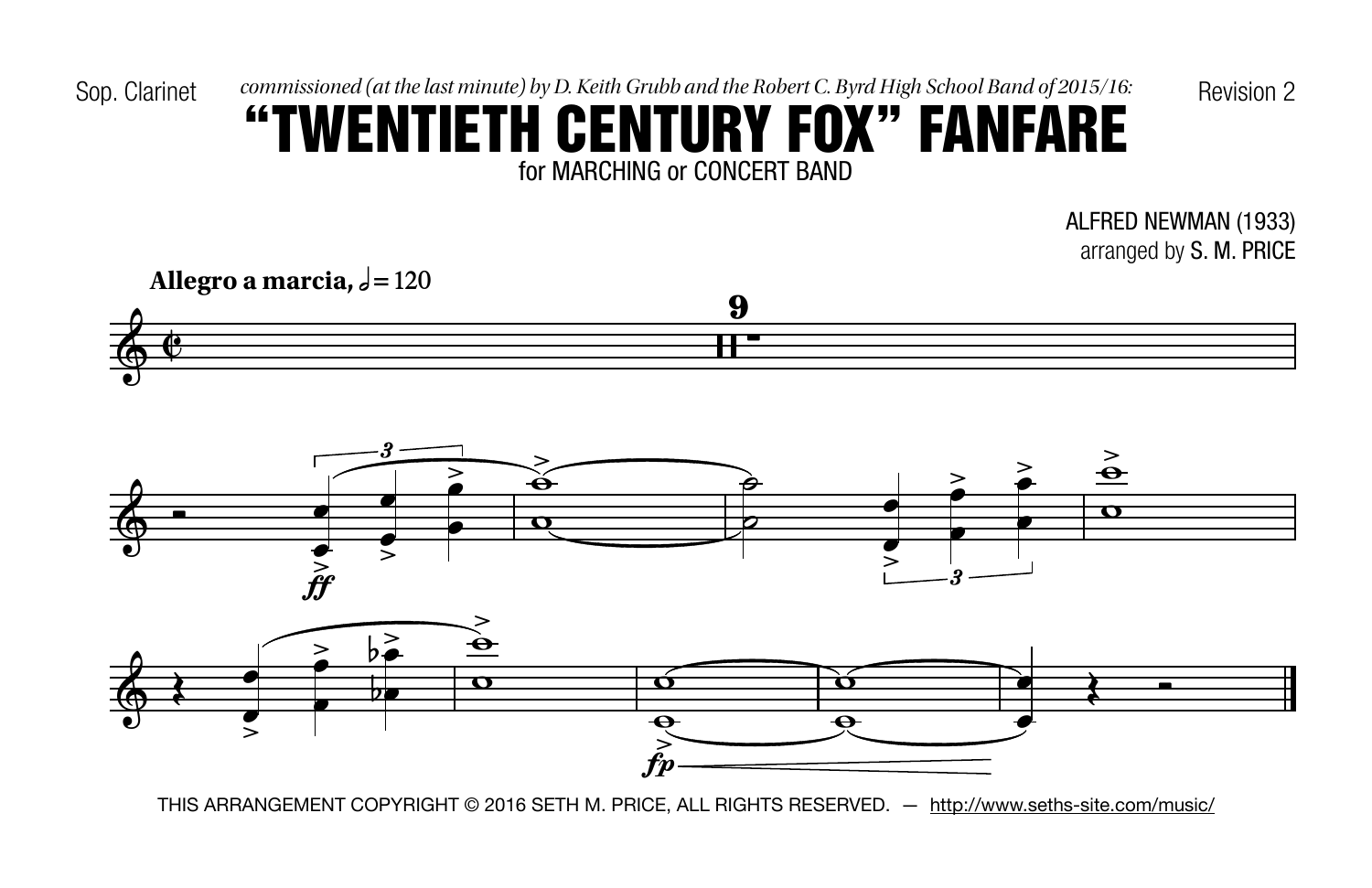Bass Clarinet commissioned (at the last minute) by D. Keith Grubb and the Robert C. Byrd High School Band of 2015/16: Revision 2

#### for MARCHING or CONCERT BAND "TWENTIETH CENTURY FOX" FANFARE

ALFRED NEWMAN (1933) arranged by S. M. PRICE





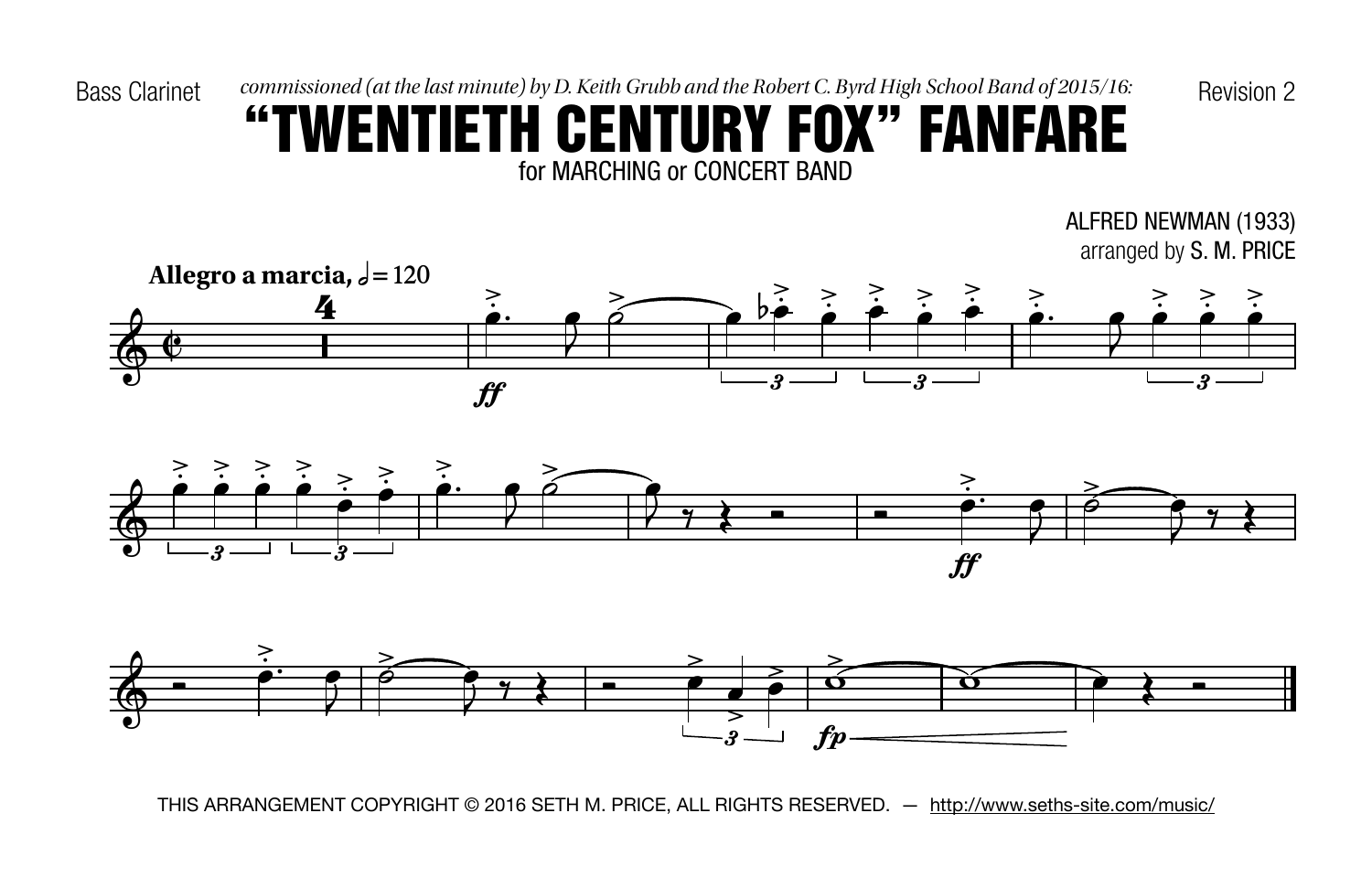Alto Sax commissioned (at the last minute) by D. Keith Grubb and the Robert C. Byrd High School Band of 2015/16: Revision 2

#### for MARCHING or CONCERT BAND "TWENTIETH CENTURY FOX" FANFARE





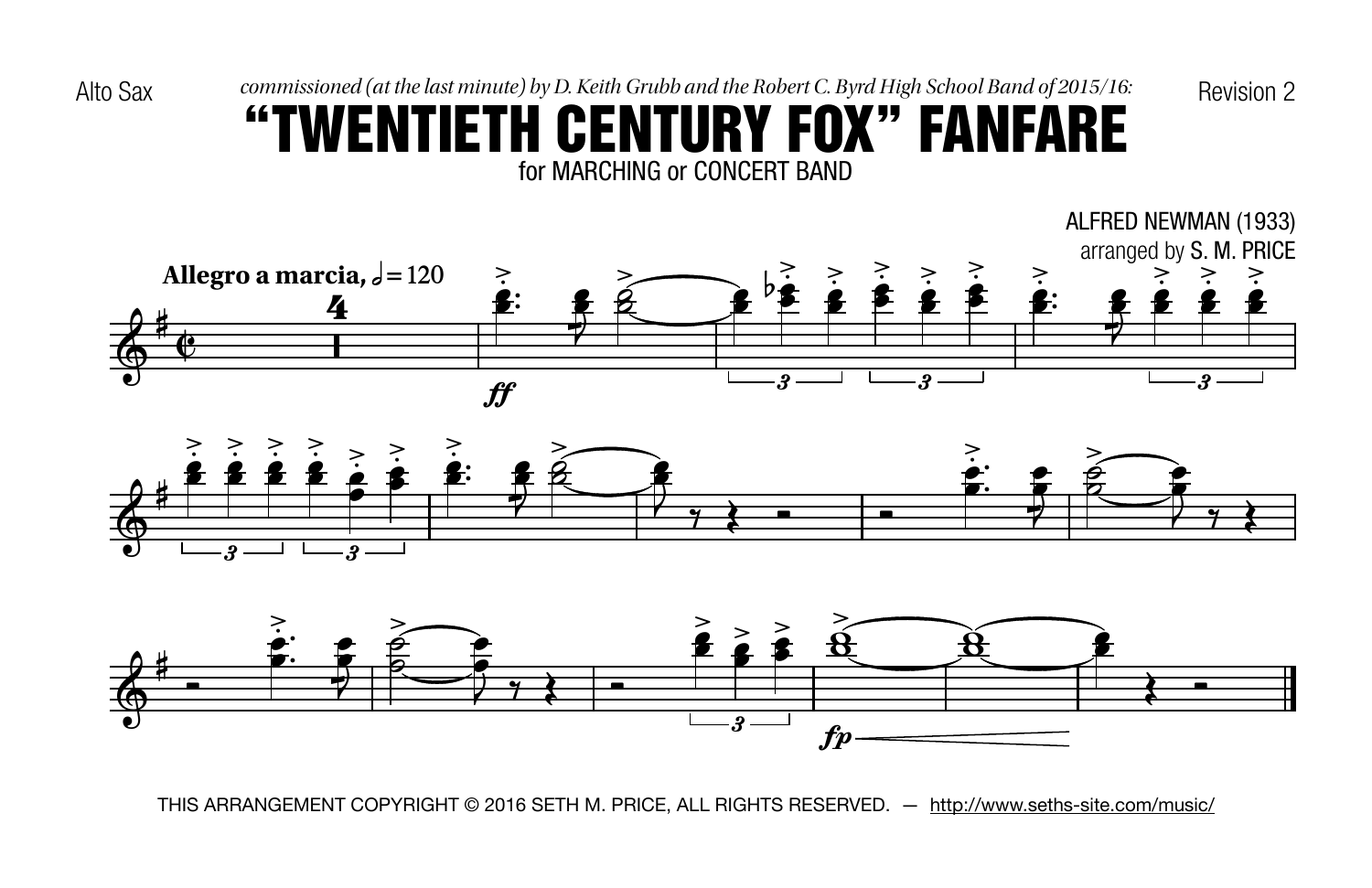Tenor Sax commissioned (at the last minute) by D. Keith Grubb and the Robert C. Byrd High School Band of 2015/16: Revision 2

#### for MARCHING or CONCERT BAND "TWENTIETH CENTURY FOX" FANFARE





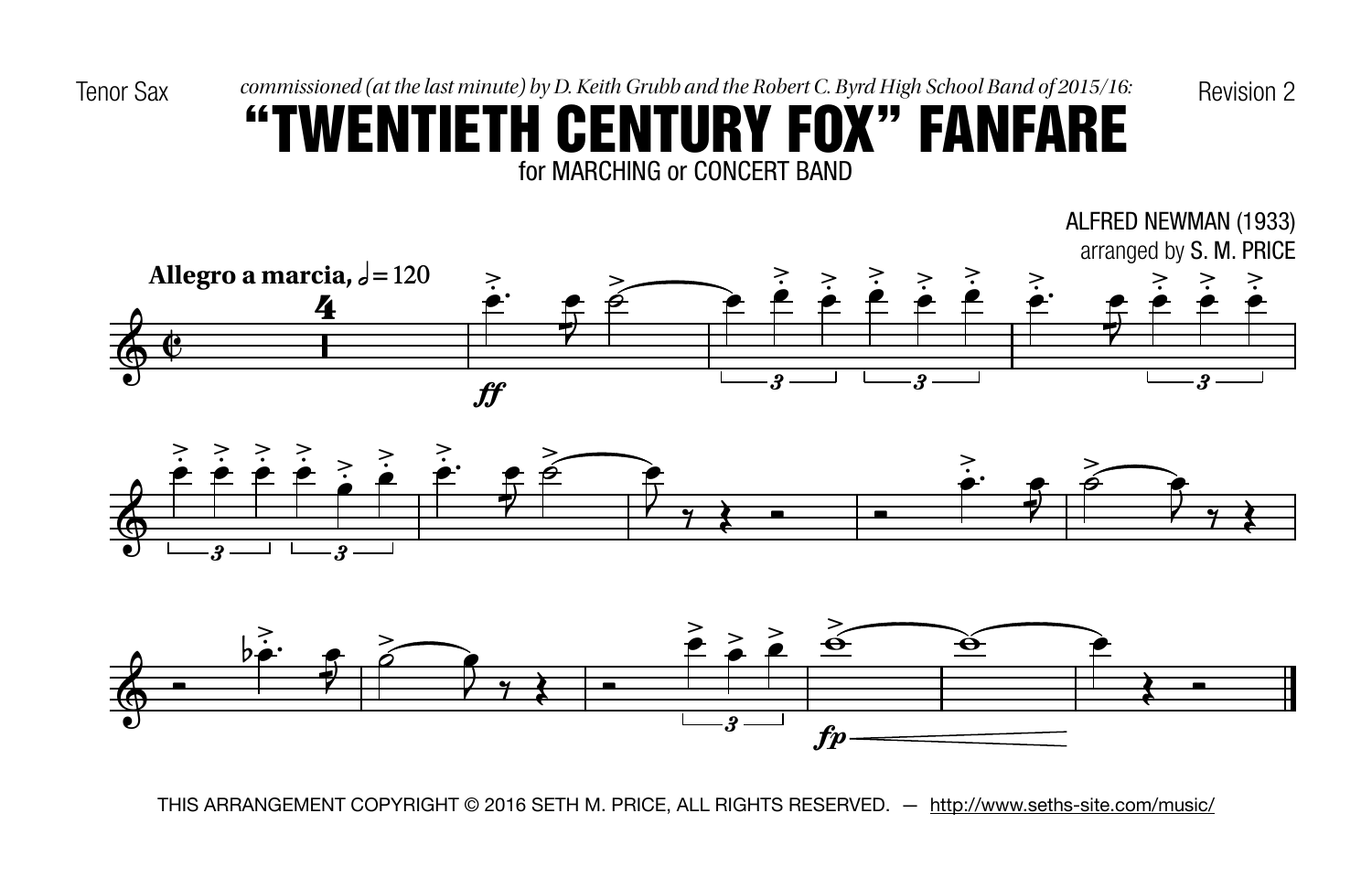Baritone Sax commissioned (at the last minute) by D. Keith Grubb and the Robert C. Byrd High School Band of 2015/16: Revision 2

## for MARCHING or CONCERT BAND "TWENTIETH CENTURY FOX" FANFARE

ALFRED NEWMAN (1933) arranged by S. M. PRICE

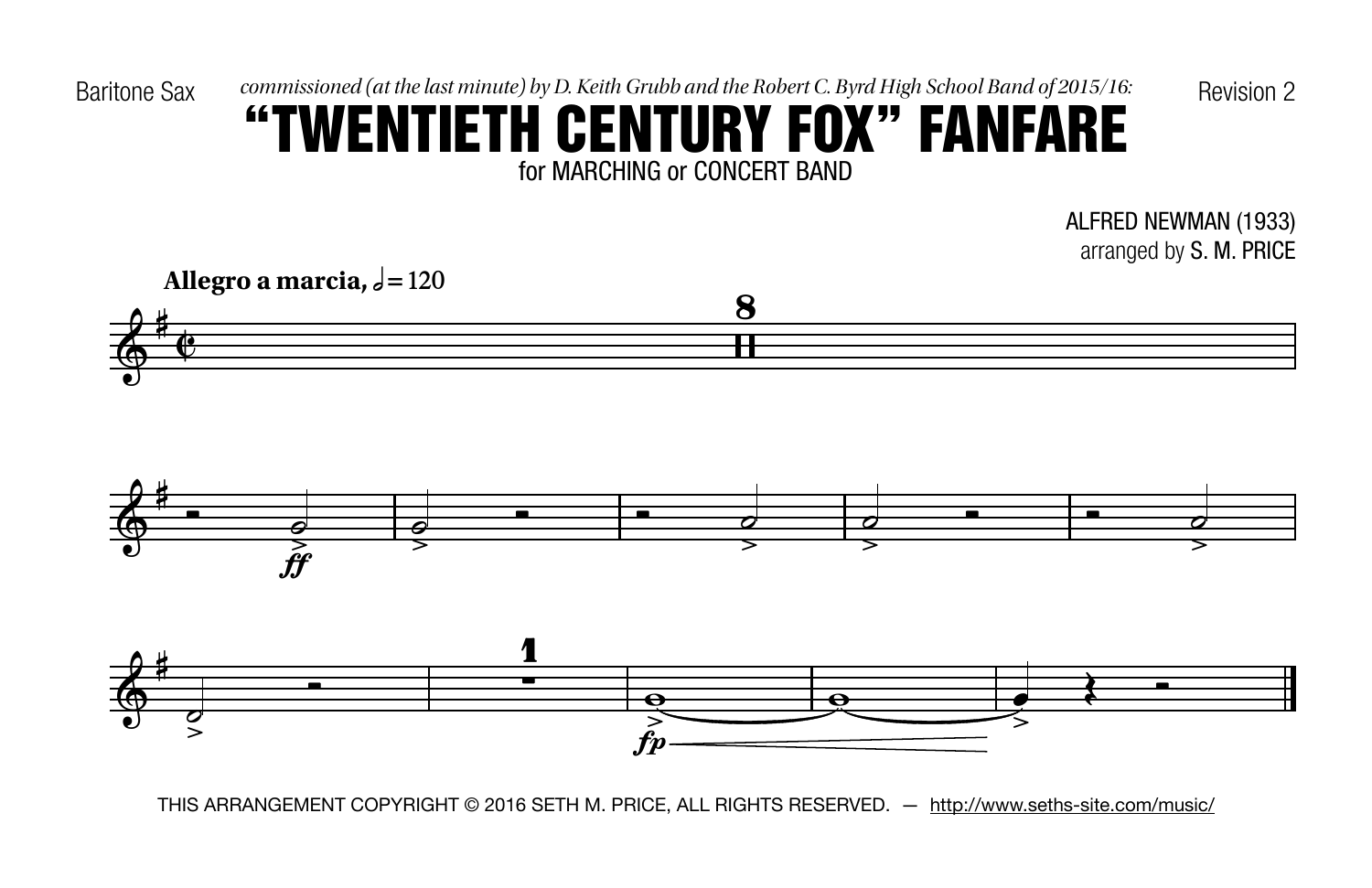Trumpet commissioned (at the last minute) by D. Keith Grubb and the Robert C. Byrd High School Band of 2015/16: Revision 2

## for MARCHING or CONCERT BAND "TWENTIETH CENTURY FOX" FANFARE

ALFRED NEWMAN (1933) arranged by S. M. PRICE





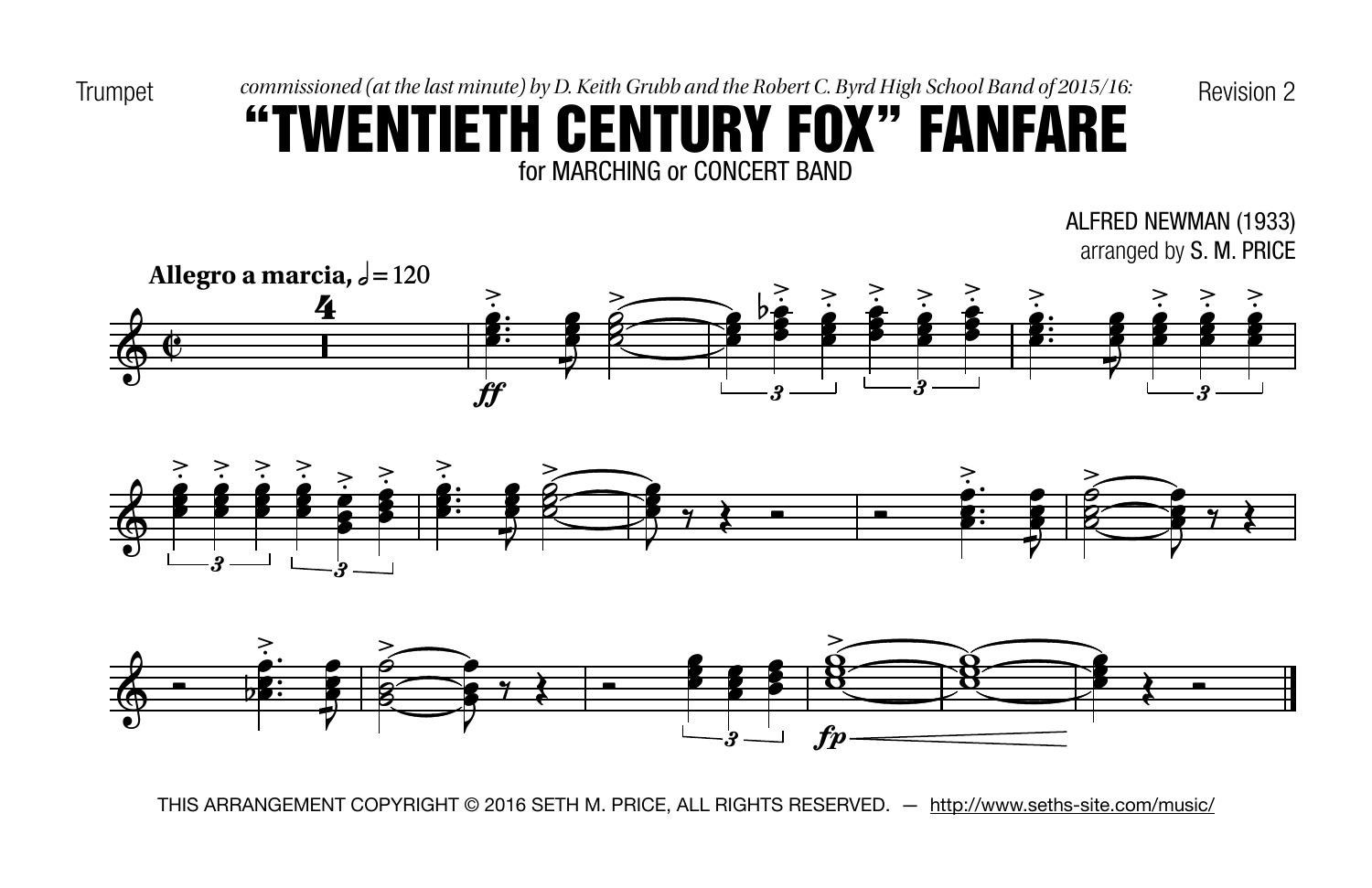Horn  $(F)$  commissioned (at the last minute) by D. Keith Grubb and the Robert C. Byrd High School Band of 2015/16: Revision 2

## for MARCHING or CONCERT BAND "TWENTIETH CENTURY FOX" FANFARE

ALFRED NEWMAN (1933) arranged by S. M. PRICE





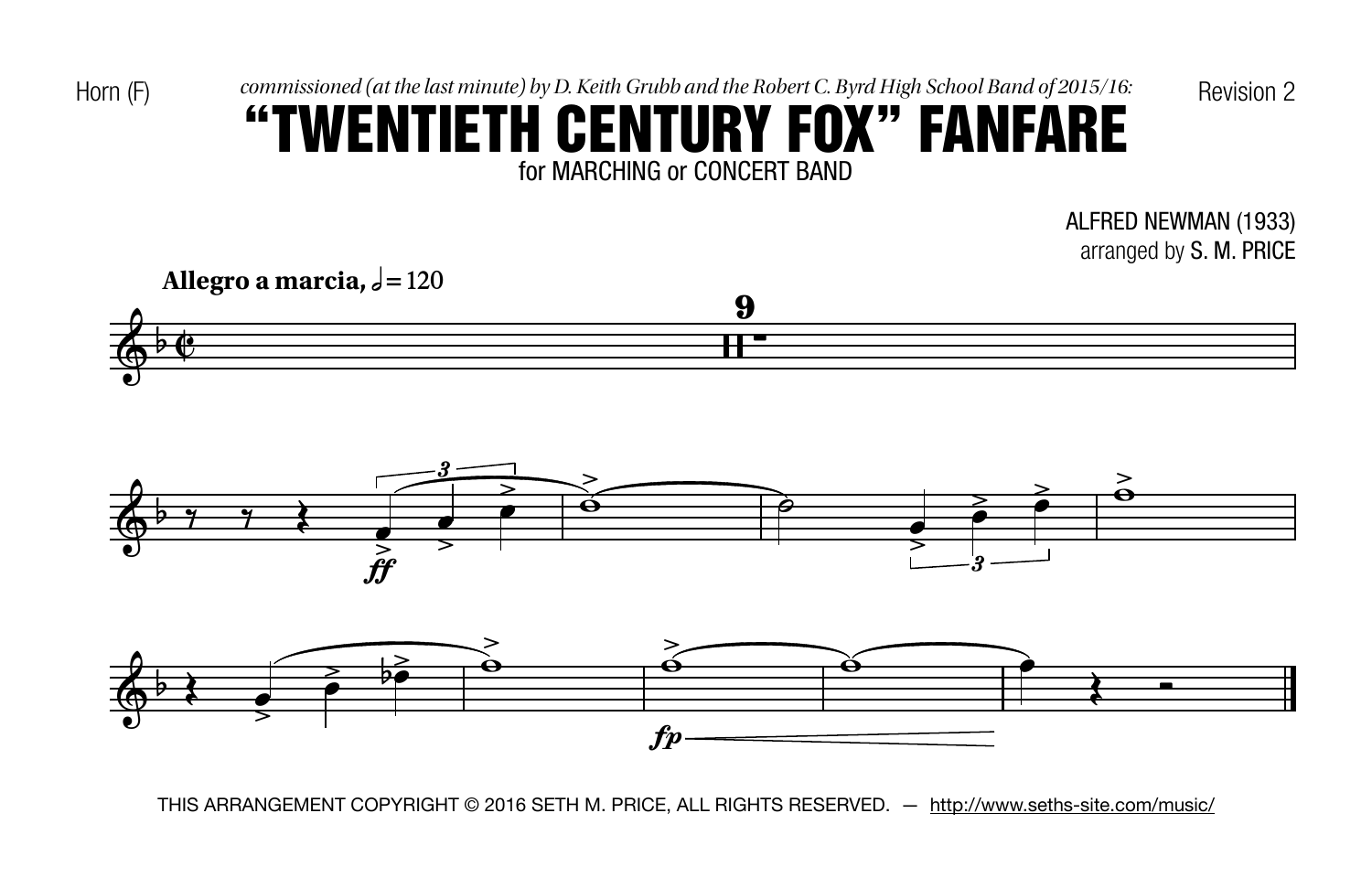#### for MARCHING or CONCERT BAND "TWENTIETH CENTURY FOX" FANFARE

ALFRED NEWMAN (1933) arranged by S. M. PRICE







 $f\hspace{-0.1cm}f$ 

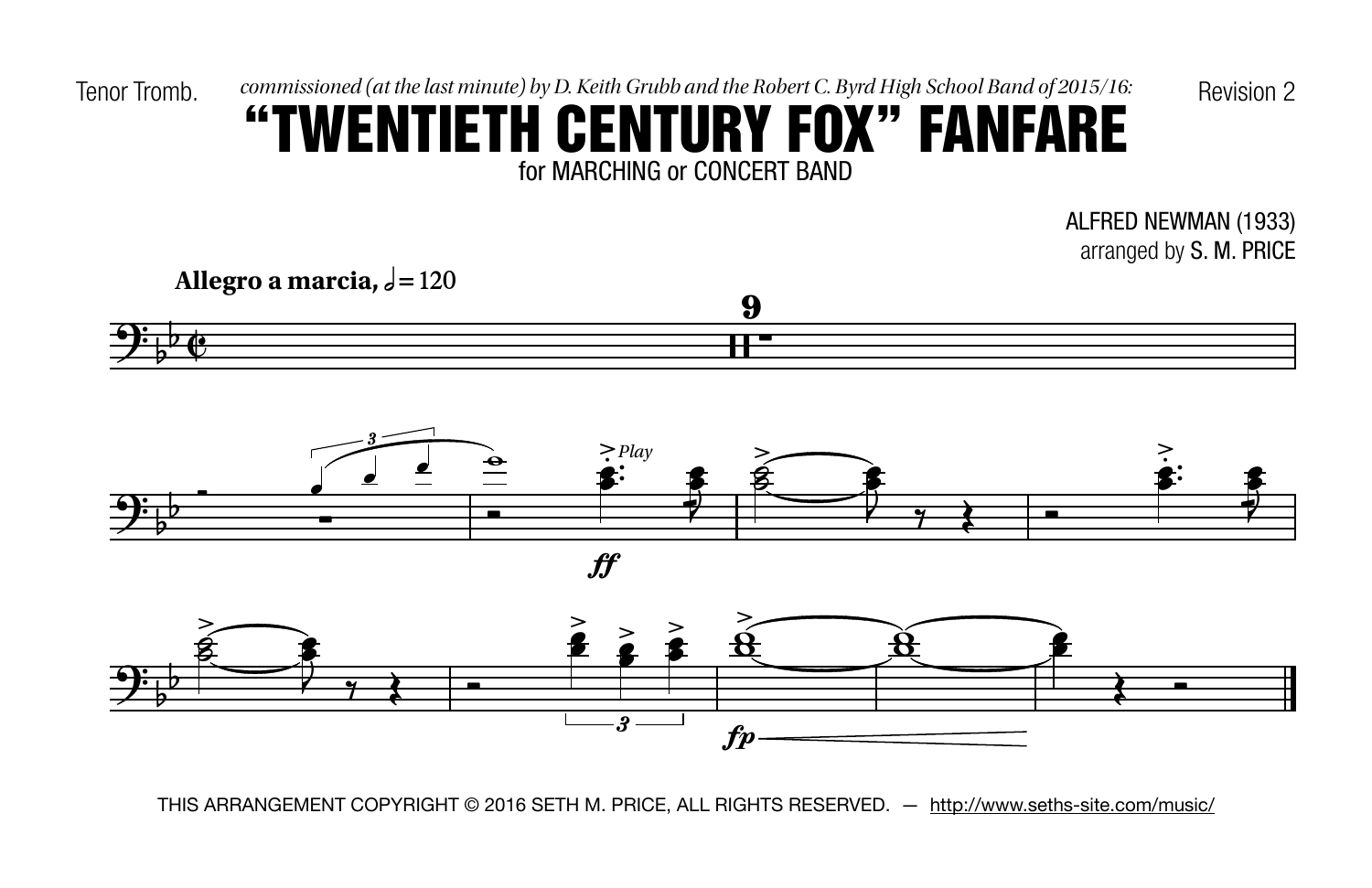Tenor Tuba commissioned (at the last minute) by D. Keith Grubb and the Robert C. Byrd High School Band of 2015/16: Revision 2

## for MARCHING or CONCERT BAND "TWENTIETH CENTURY FOX" FANFARE

ALFRED NEWMAN (1933) arranged by S. M. PRICE





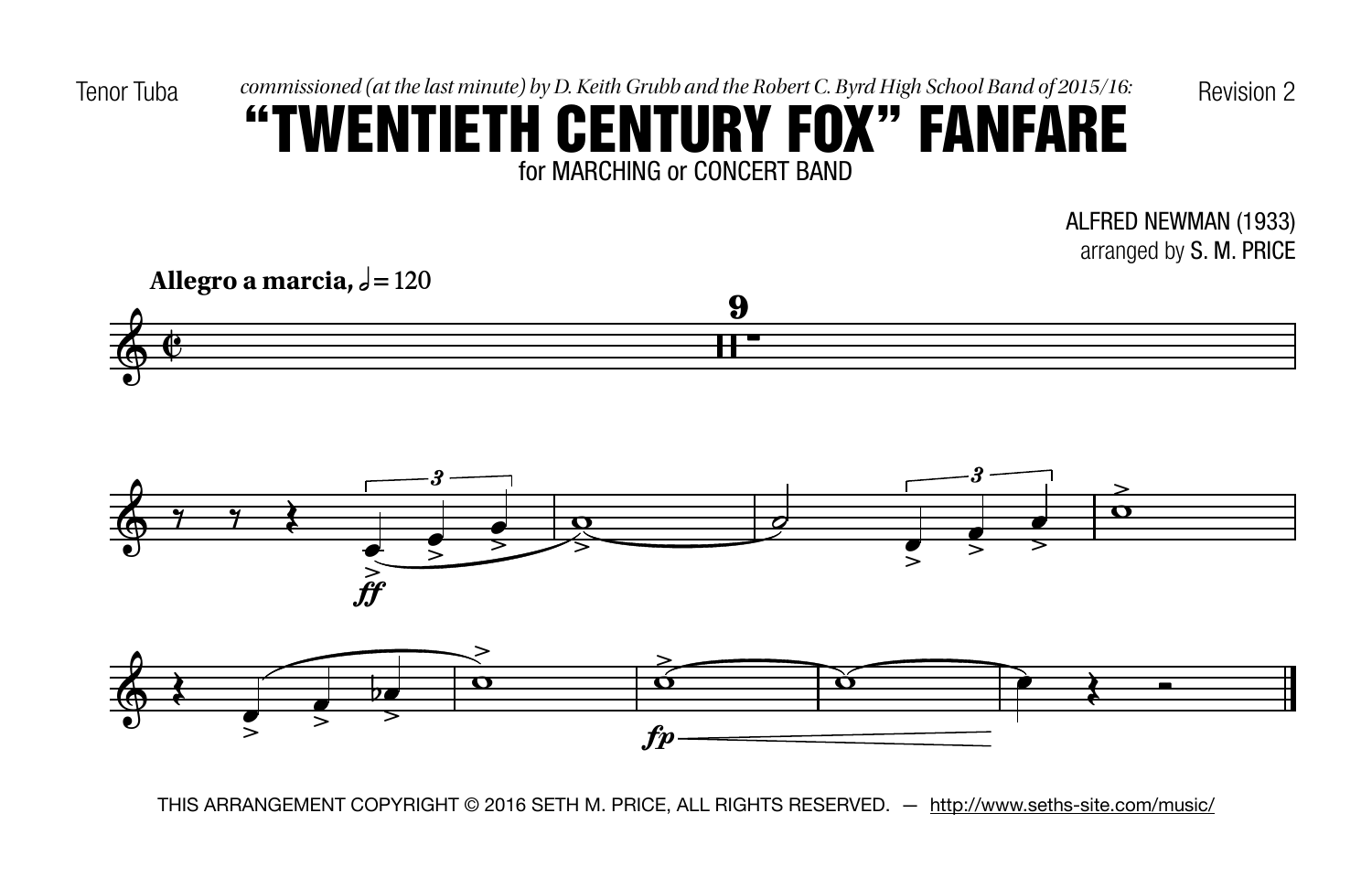## for MARCHING or CONCERT BAND "TWENTIETH CENTURY FOX" FANFARE

ALFRED NEWMAN (1933) arranged by S. M. PRICE







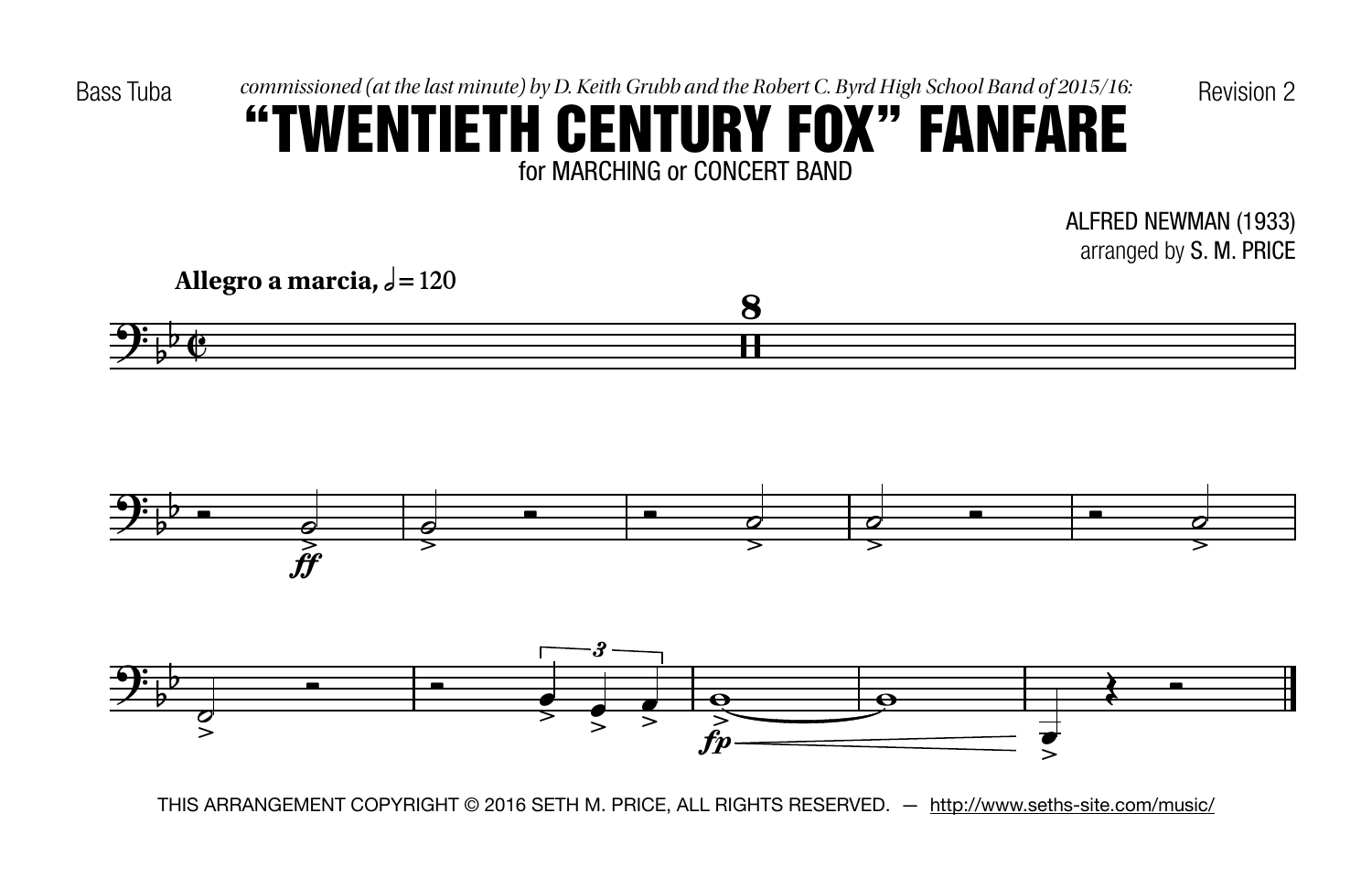Tympani commissioned (at the last minute) by D. Keith Grubb and the Robert C. Byrd High School Band of 2015/16: Revision 2

## for MARCHING or CONCERT BAND "TWENTIETH CENTURY FOX" FANFARE

ALFRED NEWMAN (1933) arranged by S. M. PRICE

**Allegro a** marcia,  $\sqrt{=}120$ 





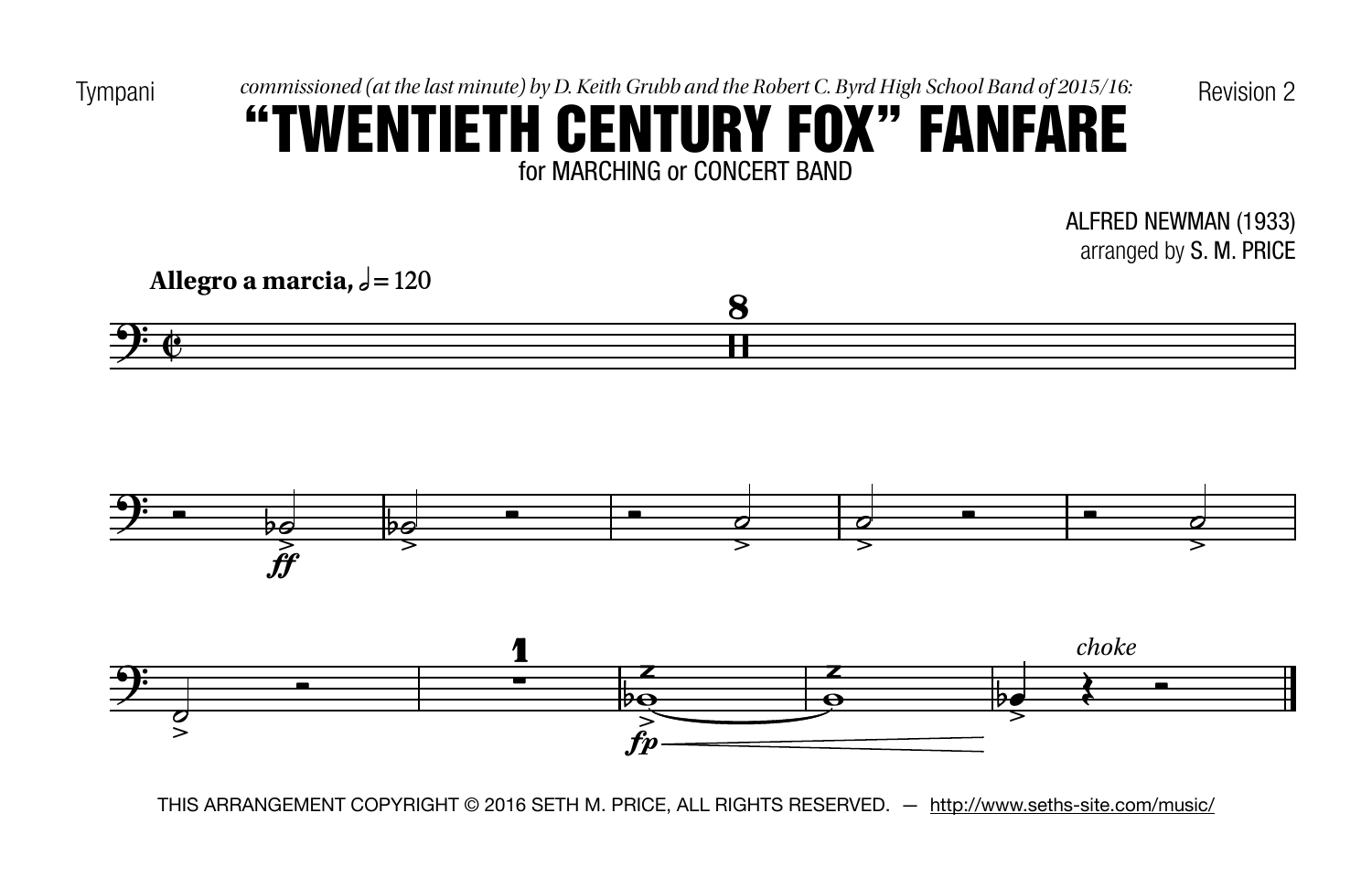



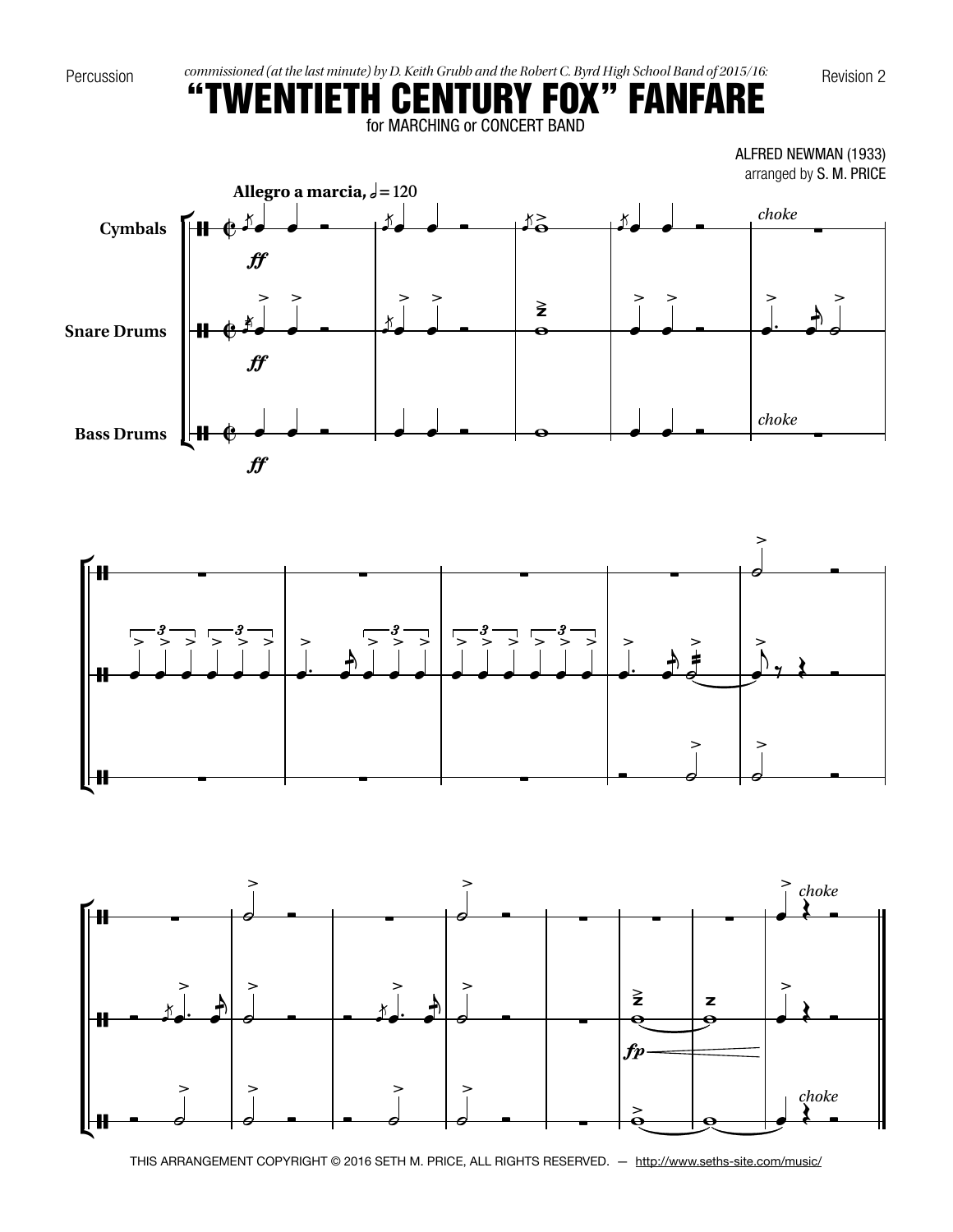Mallet Perc.  $commissioned$  (at the last minute) by D. Keith Grubb and the Robert C. Byrd High School Band of 2015/16: Revision 2

# for MARCHING or CONCERT BAND "TWENTIETH CENTURY FOX" FANFARE

ALFRED NEWMAN (1933) arranged by S. M. PRICE

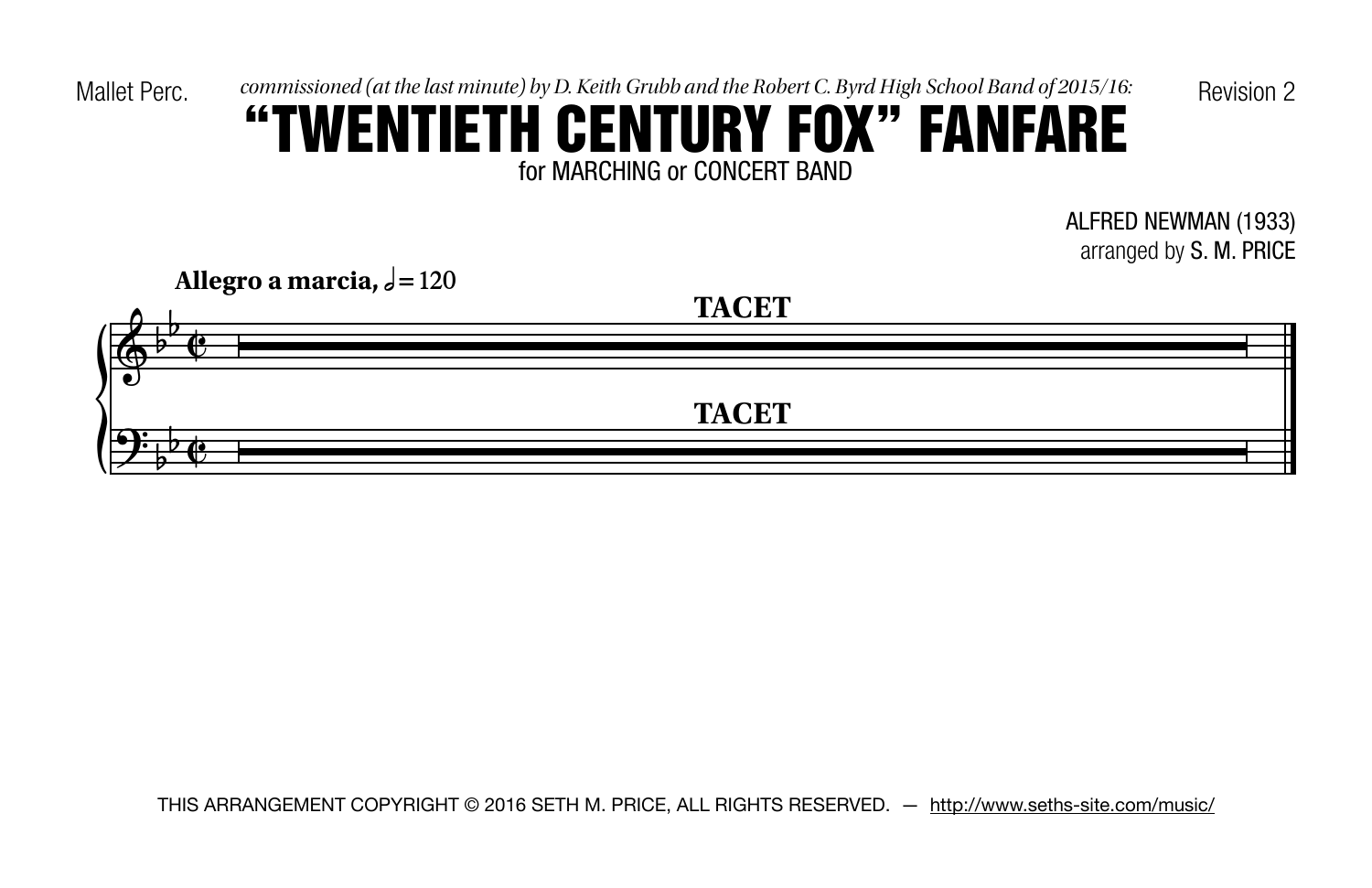Tenor Drums commissioned (at the last minute) by D. Keith Grubb and the Robert C. Byrd High School Band of 2015/16:<br>  $\frac{1}{2}$   $\frac{1}{2}$   $\frac{1}{2}$   $\frac{1}{2}$   $\frac{1}{2}$   $\frac{1}{2}$   $\frac{1}{2}$   $\frac{1}{2}$   $\frac{1}{2}$   $\frac{1}{2}$   $\frac{$ 

## for MARCHING or CONCERT BAND "TWENTIETH CENTURY FOX" FANFARE

ALFRED NEWMAN (1933) arranged by S. M. PRICE

**Allegro a** marcia,  $\sqrt{=}120$ 

 $\blacksquare$ 

**TACET**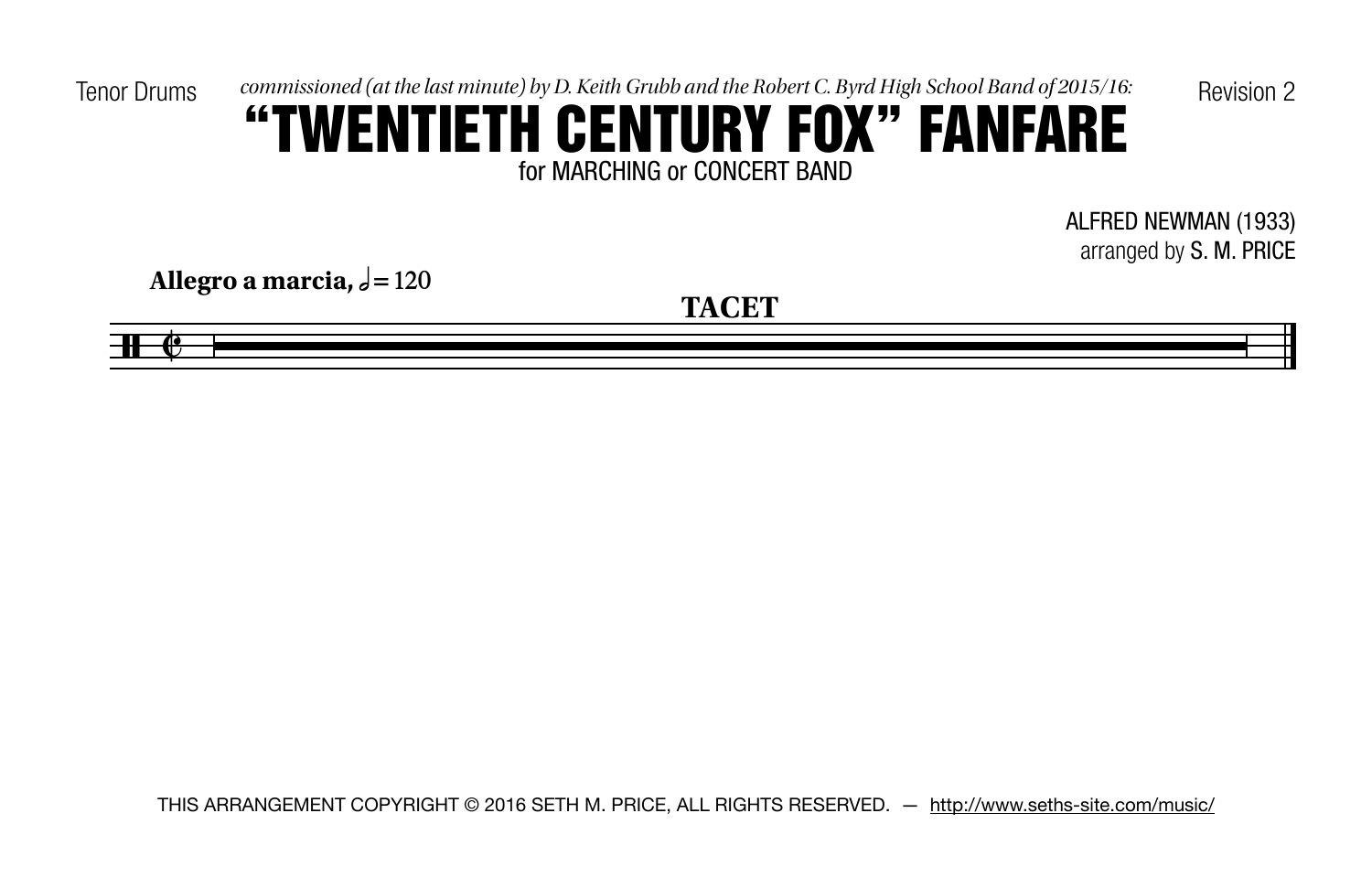Electric Guitar commissioned (at the last minute) by D. Keith Grubb and the Robert C. Byrd High School Band of 2015/16: Revision 2

# for MARCHING or CONCERT BAND "TWENTIETH CENTURY FOX" FANFARE

ALFRED NEWMAN (1933) arranged by S. M. PRICE